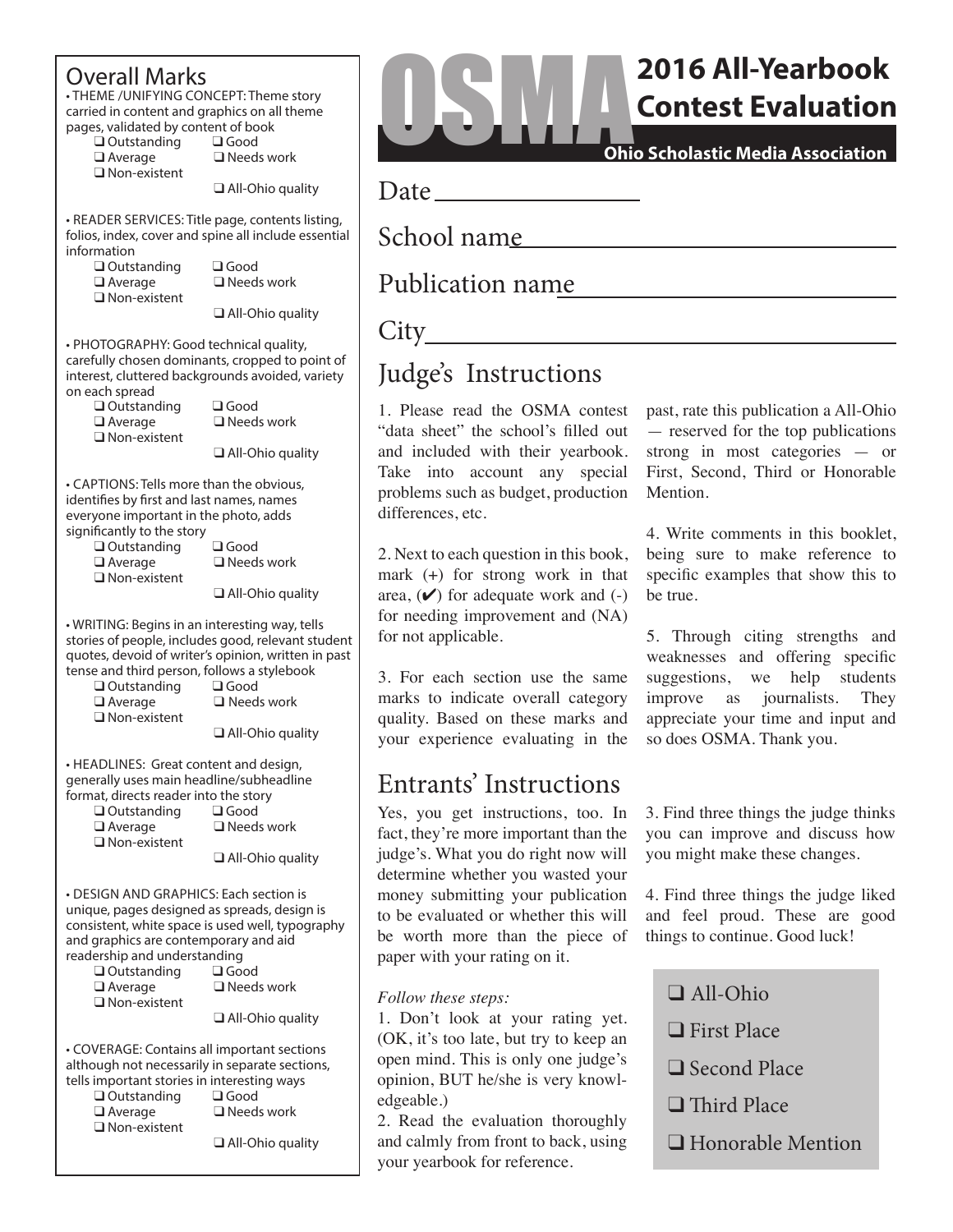# Theme/Unifying Concept

A theme and spin-offs to unify a book is still very much new school. While themes have become more sophisticated and ways to carry them through the book have expanded, basic catch-phrase themes are still the mainstay of most books. However, staffs are experimenting with conceptual themes or chronological formats through unifying elements logos, typography, artwork, even textures. Regardless, the idea is to unify parts of the book into a coherent whole, showing how this school, this year was unique.

 $\Box$  Does the book have a unifying concept? A theme, a graphic, a logo, spin-offs or similar devices should create an impression of unification. If there is a verbal theme slogan, is it designed as a logo and is its design consistent every time it is repeated?

 $\Box$  Does the unifying concept appear on the cover (front and/or back), endsheets, title page, opening and closing section and divider spreads? Is the design clearly a visual package, using graphics and typography in a consistent way?

 $\Box$  Is the unifying concept simple, clear and well-conceived, easily identifiable and relevant to the students?

 $\square$  Does the design chosen for concept pages present a distinctive look, leading the reader logically through the book?

 $\Box$  Do the photographs on the theme pages visually advance the theme concept by adding to the story? Are they exceptional in quality, contrast, variety and content?

 $\Box$  Is the theme copy specific, detailed and does it reinforce the unifying concept through detailed examples, quotes and presentation?

 $\square$  Do captions on the theme pages answer the important reader questions and supplement the information provided in the copy rather than repeating information? Is the design well thought out and does it fit with the theme design?

 $\Box$  Are headlines on the theme pages distinctive? Do they have a unique type design and are they written to provide key information and pull readers into the content?

 $\square$  Is the theme relevant and meaningful and does it fit this year for this school rather than being one that could fit any school any year?

 $\Box$  Does the theme seem real and relevant rather than forced?

 $\square$  Does the theme reflect the maturity and sophistication of today's teenager?

Theme story is carried through in content and graphics on all theme pages. Theme story is validated by content of book. Copy is specific and detailed and includes student voices. Sidebars and secondary coverage play an essential part. Typography and graphics help unify the book.

 $\Box$  Outstanding  $\Box$  Good  $\Box$  Average  $\Box$  Needs work  $\square$  Non-existent

 $\Box$  All-Ohio quality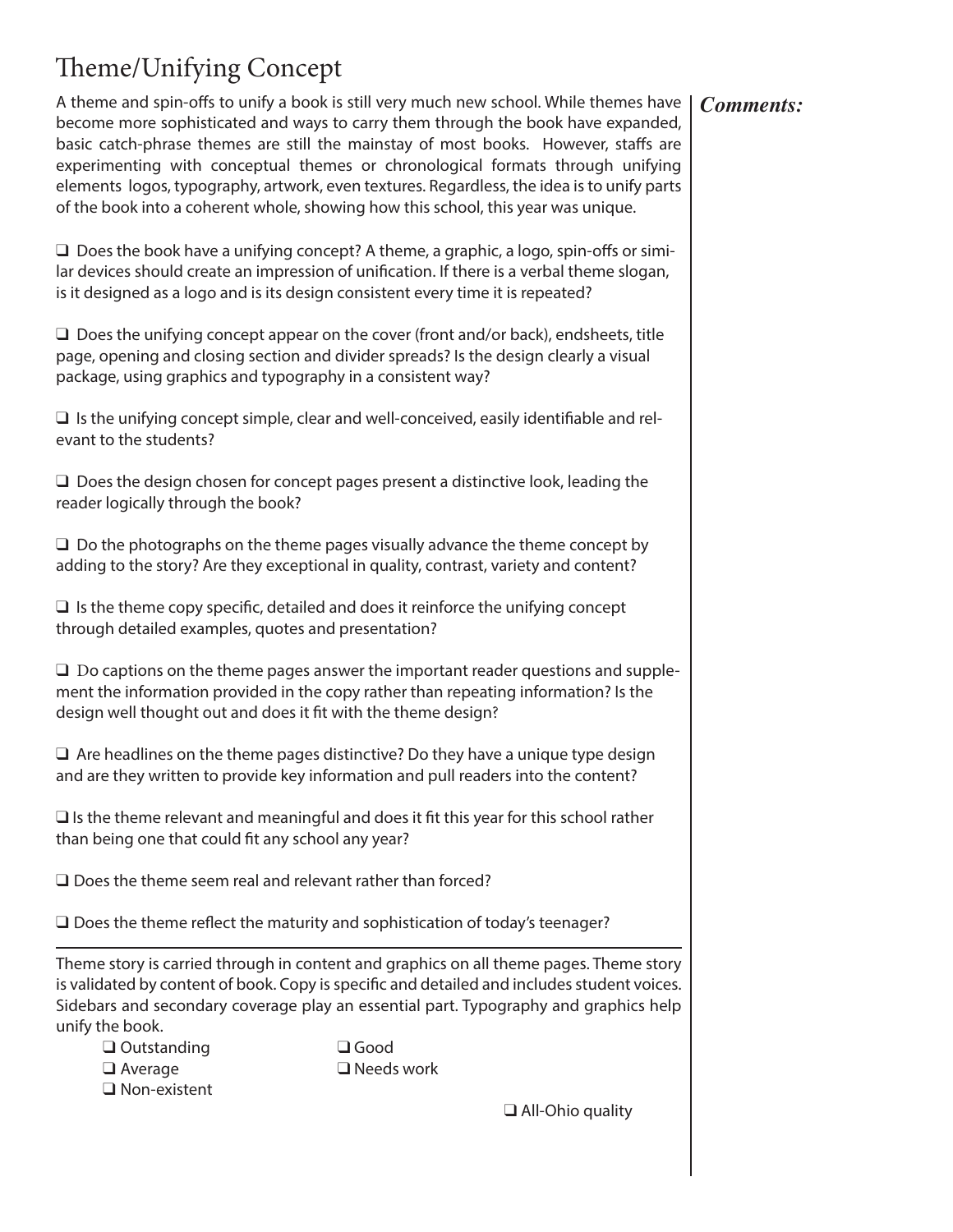# Reader Services

Staffs can make using the book easy by providing reader essentials like table of contents and an easy-to-use index. Avoid naming sections to reflect the theme without telling the reader what section it is. The index should be complete — including every person named or seen in the book, all clubs, organizations, teams, advertisers and story topics. Some things may seem obvious — like having the complete name of school and address on the title page, but it is essential.

 $\square$  Does the book include a title page, providing the name of the book, the name of the school, the complete school address, phone number and the volume number in an easily readable design?

 $\square$  Does the title page provide the reader with extra information such as the school's current population, athletic conference and other pertinent data (such as a web page or e-mail address)?

 $\Box$  Does the book provide a contents listing that includes main section dividers and includes the beginning page number for each of the book's sections?

 $\Box$  Does the book contain a complete index listing every student, teacher, spread, advertiser, story topic and other relevant information?

 $\Box$  Does the book include folios on every spread? Are they placed consistently for easy reader use? Does the folio tab provide content that helps the reader, such as including the section and spread content? (This will also help the staff create a more complete index.)

 $\Box$  Does photography enhance the reader service pages?

 $\Box$  Is the name of the book and the year on the cover and/or the spine?

 $\Box$  Does the spine include the school name, city and state, year and volume number in Arabic numbers?

 $\Box$  Does the book contain a colophon, providing printing information including printer, number of books ordered, cost per book, advertising information, typography information and other information that an outside reader may want to know?

 $\square$  Does the book include acknowledgements to those who have helped with the book?

The title page, contents listing, folios, index, cover and spine include essential information to help the reader, both at the school and outside the school community, use the book.

| $\Box$ Outstanding  |
|---------------------|
| $\Box$ Average      |
| $\Box$ Non-existent |

 $\Box$  Good  $\Box$  Needs work

 $\Box$  All-Ohio quality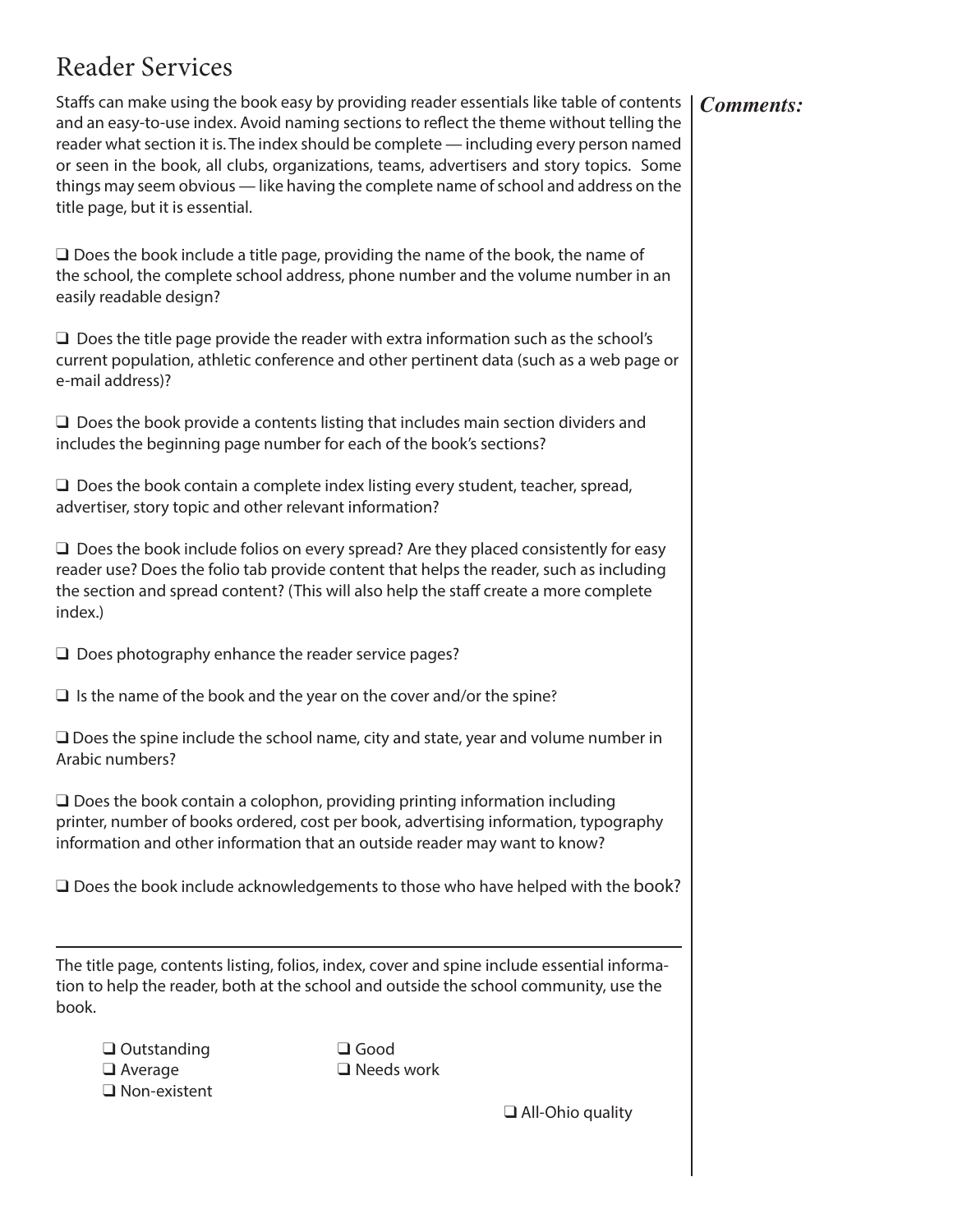# Photography

Arguably the most important part of the yearbook, photography is what readers look at first. Photography shows faces of the school and provides memories of events and everyday occasions. In this day of digital images, there's little excuse for not shooting enough to get good photos. Action, reaction and emotion should be the mainstay of all candid photography. Technical quality is a must with rich colors and great contrast. Following composition rules and using sound cropping should be evident.

 $\Box$  Technical quality: Do photos have good contrast? Are they in focus? Do they have obvious centers of interest?

 $\Box$  Does each dominant photo or dominant photo grouping provide an anchor for the spread and keep the eye flowing around the spread? Is the content story-telling?

 $\Box$  Does each of the secondary photos tell a different story?

 $\Box$  Is there variety in content and shape of the photo? Is it obvious the spread was designed around the photos rather than photos being forced into pre-planned shapes?

 $\Box$  Are photographs taken from a variety of angles? Does the photographer shoot from above and below as well as from varying angles around the subject?

 $\Box$  Are cluttered backgrounds and merges avoided? Are horizons straight?

 $\Box$  Are the majority of photos action photos, capturing the emotional high of the event or moment?

 $\Box$  Are posed photos avoided?

 $\Box$  Are photos placed so they do not require flipping?

 $\Box$  Are a wide variety of people doing a wide variety of activities evident? Are photographs of yearbook staff members kept to a minimum?

 $\Box$  Are odd shapes avoided?

 $\square$  Are the photos treated with integrity? If a photo is manipulated or posed for a purpose, is it labeled as a photo illustration?

Photographs have a clean, clear center of interest, and subjects look candid, natural and engaged in activity. Photos work together to tell the whole story. Photos are cropped tightly and avoid cluttered backgrounds. A variety of angles adds interest.

| $\Box$ Outstanding  |
|---------------------|
| $\Box$ Average      |
| $\Box$ Non-existent |

 $\Box$  Good  $\square$  Needs work

 $\Box$  All-Ohio quality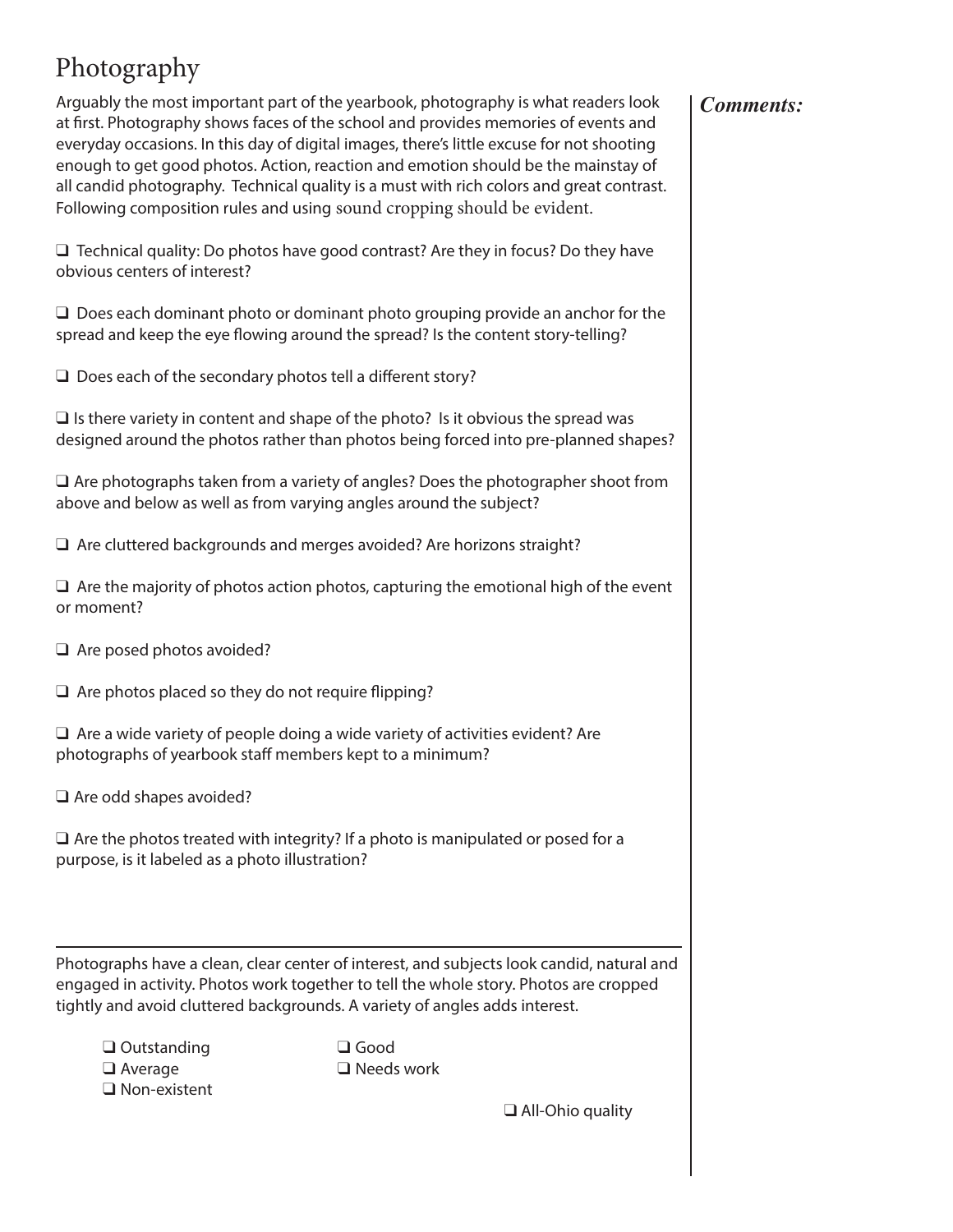## Captions

While photos are the first attraction in yearbooks, captions are the essential that | makes each photo truly storytelling and provides information people won't remember in years to come. Captions should tell more than the obvious. They should tell what happened before and after the action the photo captured. They should tell the meaning of the photo and expand coverage beyond what is in the story. Captions should not repeat information in the story or other captions. Remember space is precious in yearbooks. *Comments:*

 $\Box$  Do captions avoid telling what is obvious in the photographs? Do they avoid repeating information already found in another caption or in the body copy?

 $\Box$  Do captions name everyone recognizable and involved in the photograph including opponents in sports photographs?

 $\Box$  Do captions supplement the story with details not included elsewhere without bogging down with unimportant minutia?

 $\Box$  Do captions include interesting information about a person or the action shown?

 $\Box$  Do most captions tell what is going on without stating the obvious, add additional relevant and specific interesting information and include a student quote?

 $\Box$  Are captions placed so that it is easy to tell what caption goes with what photo without verbal directions?

 $\Box$  Do captions provide some sort of visual-verbal link between the caption and the photo it identifies?

 $\Box$  Do sports captions include information about the game, the player or the result?

 $\Box$  Are the captions devoid of the writer's opinion?

 $\Box$  Are student quotes added to help tell the story and provide reaction?

 $\Box$  Do captions vary in the way they start? Has the writer avoided starting with names, -ing words or labels (the Spanish Club, the senior class, etc.)?

 $\Box$  Are captions written in present tense to tell what is happening in the photo and in past tense for additional information?

Captions are written in present tense when describing the action shown and past tense for additional and after-the-fact information. Captions use a variety of starts, add information not already in other captions or the story, and are written as tight mini-stories.

| $\Box$ Outstanding  |
|---------------------|
| $\Box$ Average      |
| $\Box$ Non-existent |

**Q** Good  $\Box$  Needs work

 $\Box$  All-Ohio quality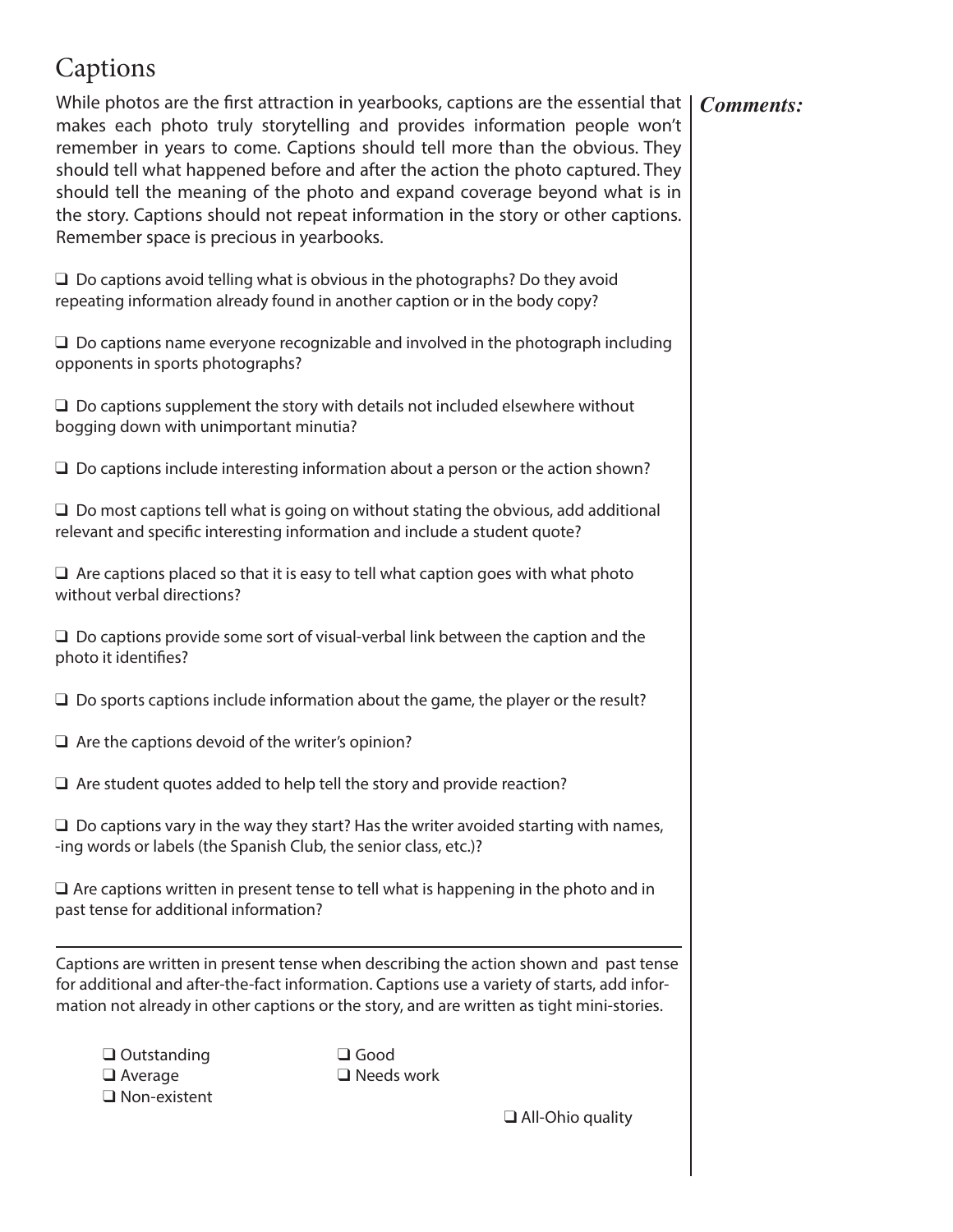# Writing

Yearbooks serve as historical records. Nothing else provides the year's events and emotions in vivid story-telling copy. Even if you supplement the photos with great captions, that's not enough. You must report and write journalistically. This reporting must be the result of interviewing and observation. Stories need strong angles.

 $\Box$  Are the stories descriptive, well-researched, orderly and unified? Do stories have a strong start and end without summarizing?

 $\Box$  Do the stories reveal emotions of the activity without being overly dramatic?

 $\Box$  Do feature story leads pull readers in and make them want to read on?

 $\Box$  Do stories vary in the way they start, avoiding label leads, question leads and reference to the year?

 $\Box$  Are there good, colorful student quotes that help tell the story and provide reaction while not re-stating facts sprinkled through the story?

 $\Box$  Does each quote employ the word "said" rather than "smiled," "commented" or "stated"? Do quotes stand as their own paragraphs?

 $\Box$  Are paragraphs short, usually no more than 30 to 50 words? Does the writer start a new paragraph with each new idea?

 $\Box$  Does the writer keep opinion out of the story and avoid generalization?

 $\Box$  Is the story balanced and fair, giving all sides?

 $\Box$  Are features written in past tense and generally third person? Are stories told in active voice?

 $\Box$  Are detail and specifics included, helping bring the story to life?

 $\Box$  Are the words "many," "some," "few," "a lot," "others," "very" or "quite" and other non-specific general words avoided? Have the words "this year" or the numeric year been avoided? Has use of the school name and mascot been avoided except when needed for clarity? Remember your book is about your school and this year, your reader doesn't need to be told that.

 $\Box$  Has a stylebook been used consistently?

Copy tells the history of the year in specific detail and with colorful anecdotes and interesting student quotes. Use of a stylebook is evident.

| $\Box$ Outstanding  |
|---------------------|
| $\Box$ Average      |
| $\Box$ Non-existent |

 $\Box$  Good  $\square$  Needs work

 $\Box$  All-Ohio quality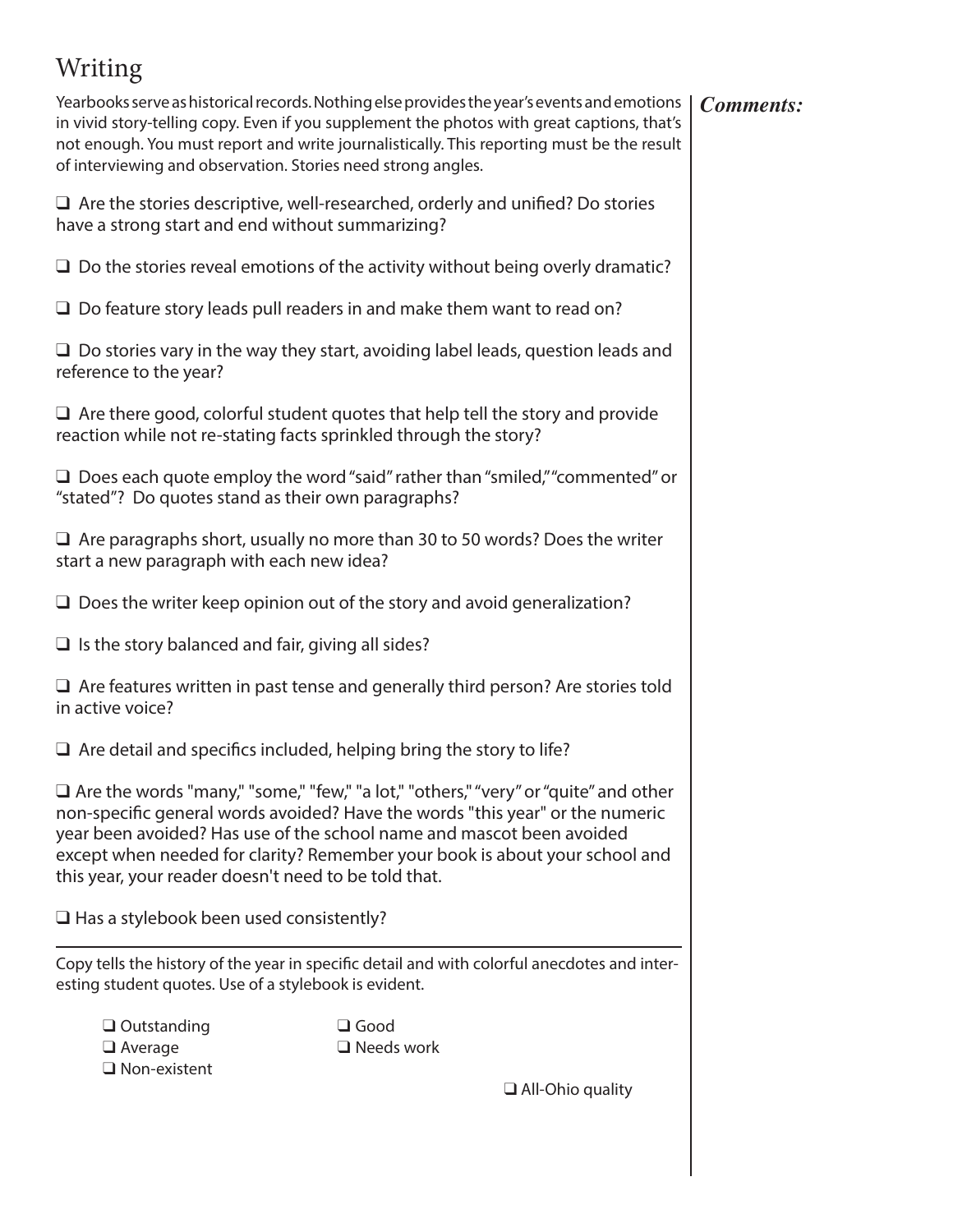# Headlines

Headlines serve two purposes. They attract the reader through content, and they are a major component in design. Think of headlines as a two-part unit: a main headline and a secondary headline. The main headline can be clever and doesn't have to have a verb. The secondary is a short summary of the story focus and needs to be in present tense and have a verb. Headlines should set the mood of the story.

 $\Box$  Are headline units made up of a main headline and secondary headline?

 $\Box$  Is the secondary headline written like a sentence without a period and is it in present tense?

 $\Box$  Does the main head grab the readers' attention and make them want to read on? Does the headline fit the mood of the story?

 $\Box$  Are headlines placed so they read into the copy or is there a graphic device that pulls the reader back to the start of the story after reading the headline?

 $\Box$  Is any portion of the headline "throwaway," meaning that its placement is such that the reader doesn't read it?

 $\Box$  Are headlines easy to read rather than being in a difficult-to-read font or in a color that hurts readability?

 $\Box$  Do headlines avoid editorializing and suggestive language?

 $\Box$  Has the writer avoided headlines that could be used for any year at any school? Examples are "Wrestlers hit the mats " and "Swimmers make a splash." Has the writer avoided headlines written in foreign languages?

 $\Box$  Is the style and placement of the headline consistent throughout each section?

 $\Box$  Have headlines avoided the use of "a," "an" and "the"? Is the word "and" replaced with a comma? Have headlines avoided splitting phrases?

 $\Box$  Have headlines avoided the repetition of words or ideas?

 $\Box$  Have headlines avoided use of team names, club names and class names?

 $\square$  When using quote marks, does the headline contain single quote marks instead of double quotes?

The main head grabs the readers' attention through the use of clever word play and striking statements while the secondary headline tells about the story. Headlines are readable, easy to follow, properly punctuated and placed to lead into the start of the story.

| $\Box$ Outstanding  |
|---------------------|
| $\Box$ Average      |
| $\Box$ Non-existent |

 $\Box$  Good  $\square$  Needs work

 $\Box$  All-Ohio quality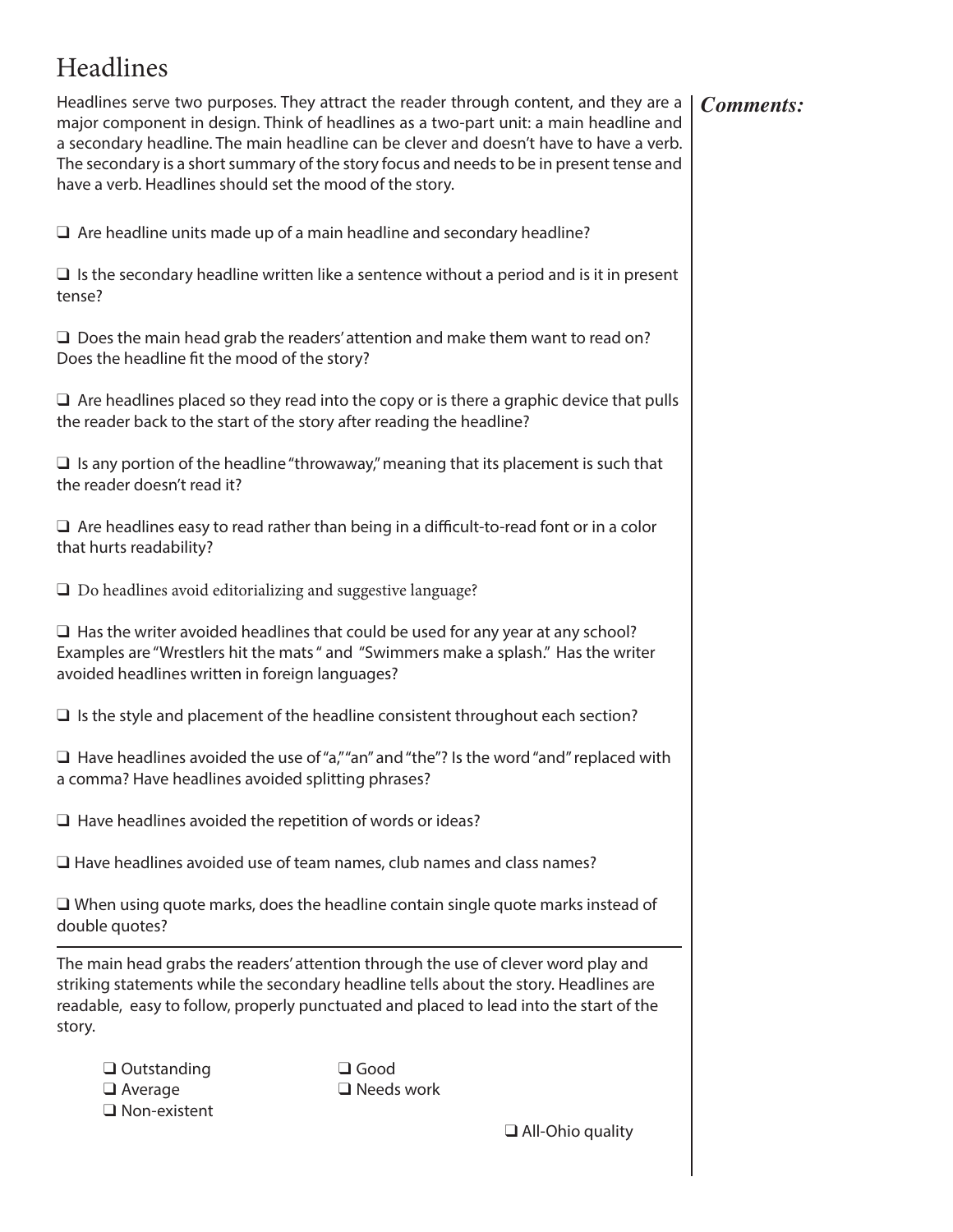# Design

Design isn't just about placing photos correctly on the page or graphics to unify your book and give it pizzazz. It is those things, but it is also how you use white space and typography and arrange the elements to work together so the reader moves logically through the pages. Even as design changes, some things remain true: a dominant element, spreads designed as one unit, and reader friendliness.

 $\square$  Is there a dominant element that is an anchor for readers? Do readers' eyes flow naturally around the page rather than bouncing helter-skelter through busy elements?

 $\Box$  Are spreads distinctive and uncluttered? Is white space planned rather than looking like holes in the spread?

 $\Box$  Are scatter stories and other extras designed to be a part of the spread?

 $\Box$  Does typography employ a few complementary fonts? Are fonts repeated on the spread and within a section to make them a consistent part of the overall design? Are typefaces readable and legible?

 $\Box$  Are stories and captions within a section consistent type size and leading? Are they attractive and easy to read? (Stories are generally 9 - 11 pt and captions 6 - 8 pt.)

 $\Box$  Is color used well and repeated to seem planned? Are all-color avoided?

 $\Box$  Has the designer avoided graphics and backgrounds that distract from content?

 $\Box$  Does each section effectively use graphics to provide a distinctive but uncluttered look? Are fundamental design principles (proportion, balance, harmony, contrast, sequence, unity) emphasized?

 $\Box$  Are margins consistent and sufficient? Does white space help create contrast and showcase design?

 $\Box$  Are graphic effects well-planned and executed, adding to the presentation? Unless intentionally otherwise, is there one visual center of interest per spread: photograph, typographical presentation or illustrative presentation?

 $\Box$  Do multiple entry points pull readers' eyes to the caption through a graphic or other lead-in?

 $\Box$  Are advertisements designed to appeal to the student audience? Are ads clearly separated and sized consistently?

The design of the spread encourages readers to enter the page through a dominant element and moves them around the page skillfully. Fonts, graphics, and photos contribute to an uncluttered contemporary or classic design rather than a hodge-podge of unrelated pieces.

 $\Box$  Outstanding  $\Box$  Good  $\Box$  Average  $\Box$  Needs work  $\Box$  Non-existent

 $\Box$  All-Ohio quality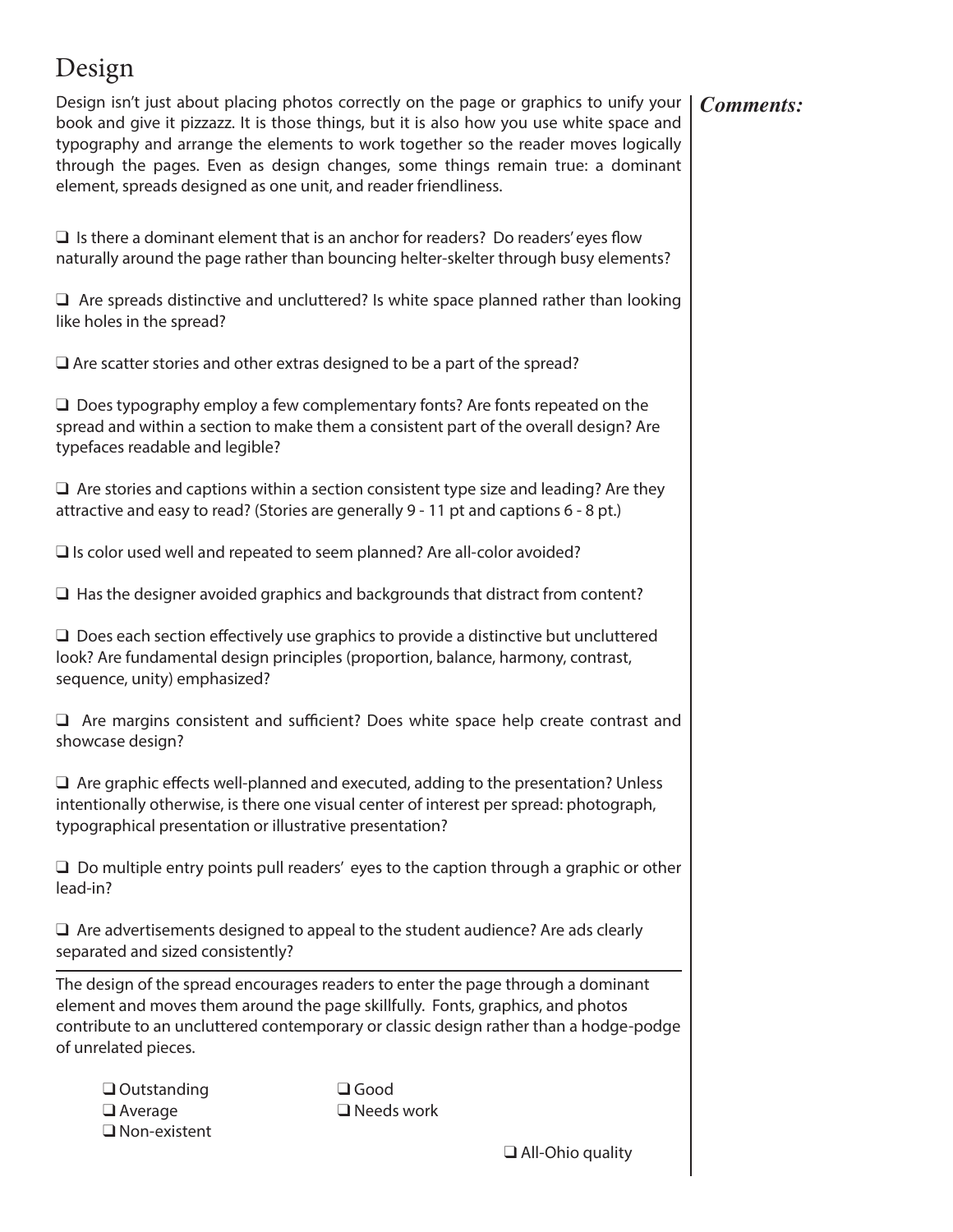# Coverage

#### *Comments:*

The easiest way to determine what a book's content will be is to look at last year's book. It's also the most boring. Great staffs look for new topics, new angles, new ways to tell the same old stories that really are different. Homecoming must be included but don't do it the same old way. Perhaps tell the stories of how people found dates or how the injured player cheered his teammates on from the sidelines. Look for the new angle or new idea.

 $\Box$  Does coverage show students lives in school? Does coverage show how students live outside of school such as after-school jobs, service, recreational sports, and hobbies?

 $\Box$  Are a wide variety of people included in the book? Has overuse of the yearbook staff members and select students been avoided?

 $\Box$  Are everyday activities and items included as well as major events?

 $\Box$  Does the book reflect the diversity of the school?

 $\Box$  Does coverage reflect real-life experiences of teens in a mature and responsible way?

 $\Box$  Do pages attract readers through feature coverage?

 $\Box$  Is story content expanded by secondary coverage? For example, a spread on music could include a sidebar called "What's on your iPod?" or settings on a radio face could be an infographic showing the percentage of students who listen to different stations.

 $\Box$  Is story-telling an important part of the coverage?

 $\Box$  Are complete scoreboards with scores, place out of the total for invitationals and season win-loss record included for each team? Are additional statistics, like district and state records or post-season play, included for each team?

 $\Box$  Does academic coverage show students learning rather than teachers teaching?

 $\Box$  Are names in the people section written with first name first, and do teacher identifications include specific classes taught and clubs or sports they advise/coach?

 $\Box$  Has organization coverage avoided goals and purposes? Has academic coverage avoided telling the same old story?

 $\Box$  Has staff found a new way to create a section or cover an aspect of school life? Examples might be academics from A to Z or a calendar approach.

Coverage reflects the diversity of the school and shows a variety of students in and out of school in all parts of the book. The staff has looked for new ways to tell the same stories and has found new stories that aren't covered yearly.

 $\Box$  Outstanding  $\Box$  Good  $\Box$  Average  $\Box$  Needs work  $\Box$  Non-existent

 $\Box$  All-Ohio quality